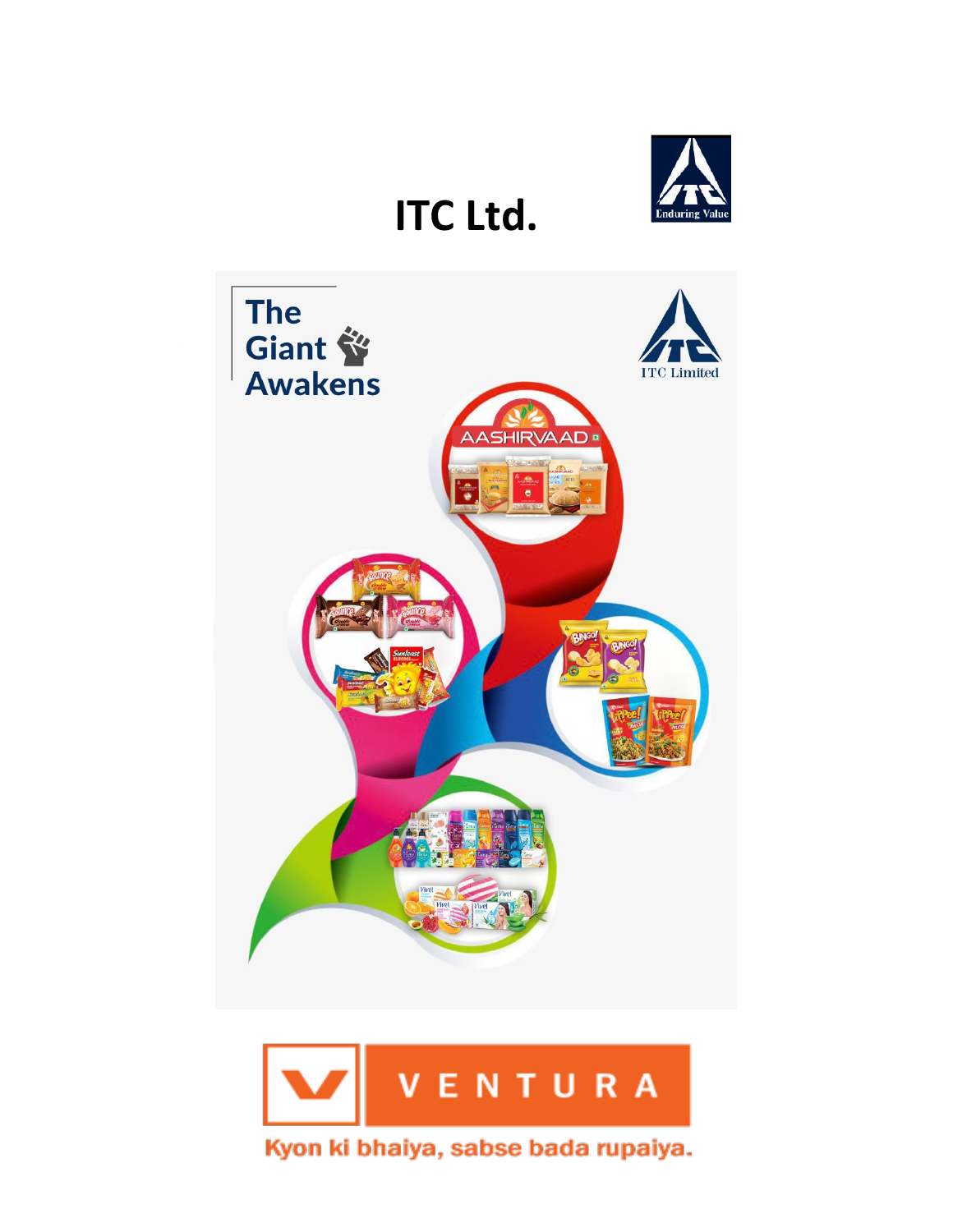Kyon ki bhaiya, sabse bada rupaiya.

## **ITC Ltd.**



## **BUY @ CMP INR 272.7 Target: INR 350 in 18 months Upside Potential: 28.3%**

## **The giant awakens**

Although ITC Ltd. has been a stark underperformer over the last few years, we believe that this is set to change. Having achieved critical scale, the FMCG business which has been dragging profitability is expected to witness robust growth (16% CAGR to INR 22,729 cr) with improving margins (+290 bps to 8.6%). Increasing migration towards sustainable packaging and revenge travel post pandemic should help bolster revenue growth and profitability of both verticals. With buoyancy in tax collections, the stress on rising cigarette taxation is diminished and should help drive cigarette volume growth. The agri-commodity business prospects have sharply improved post the Ukraine invasion and the IT vertical is expected to continue its strong double digit revenue growth with top percentile margins.

With all verticals set to fire on all four cylinders, we expect revenue / EBIT / PAT to grow at a CAGR of 17.7% /17.0% /14.5% to INR 86,678.6 cr/ INR 24,613.5 cr/ INR 19,739.9 cr over the period FY21-24. However, we have not modeled any margin expansion given the systemic inflationary pressures.

*We initiate coverage with a strong BUY rating for a price target of INR 350 representing an upside of 28.3% over the next 18 months from the CMP of INR*  272.7. To arrive at this price objective, we have used an average of the SOTP, DCF and DDM valuation methodologies.

Among Nifty 50 stocks, ITC is one of the few stocks that provide a strong growth opportunity along with an attractive dividend yield of 4.20%. The market has not taken cognizance of the fact that ITC's FY24 EBIT of INR 24,613.5 cr is expected to be more than 1.6X that of HUL (which is the  $2^{nd}$  most profitable listed consumer player) and equal to the combined EBIT of the next 4 players. We believe that this dominance should result in the rerating of the stock as the growth story unfolds. Another kicker for the valuation rerating is the potential demerger plan as outlined in the Dec-21 corporate communication.

A detailed treatise on ITC's investment story will be published soon.

## **Key Financial Data (INR Cr, unless specified)**

| <b>Scrip Details</b>  |          |
|-----------------------|----------|
| Face Value (INR)      | 1.0      |
| Market Cap (INR Cr)   | 3,35,995 |
| Price (INR)           | 272.7    |
| No of Shares O/S (Cr) | 1,232    |
| 3M Avg Vol (000)      | 23,251   |
| 52W High/Low (INR)    | 282/201  |
| Dividend Yield (%)    | 4 20     |
|                       |          |

**Industry FMCG**

| Shareholding (%) | <b>March 2022</b> |
|------------------|-------------------|
| Promoter         | 0.O               |
| Institution      | 54.76             |
| Public           | 45.24             |
| <b>TOTAL</b>     | 100.0             |

## **Price Chart**



|              | <b>Revenue</b> | <b>EBITDA</b> | <b>Net Profit</b> | <b>EBITDA</b><br>$(\%)$ | <b>Net</b><br><b>Profit</b><br>(%) | <b>EPS</b><br>(INR) | <b>BVPS</b><br>(INR) | <b>RoE</b> (%) | <b>RoIC</b><br>(%) | P/E(X) | P/BV(X) |
|--------------|----------------|---------------|-------------------|-------------------------|------------------------------------|---------------------|----------------------|----------------|--------------------|--------|---------|
| <b>FY20</b>  | 51,393         | 19,284        | 15,306            | 37.5                    | 29.8                               | 12.4                | 53.3                 | 23.4           | 44.0               | 22.0   | 5.1     |
| <b>FY21</b>  | 53,155         | 17,015        | 13,161            | 32.0                    | 24.8                               | 10.7                | 49.3                 | 21.8           | 37.6               | 25.5   | 5.5     |
| <b>FY22</b>  | 65,205         | 20,658        | 15,244            | 31.7                    | 23.4                               | 12.4                | 51.0                 | 24.4           | 41.6               | 22.0   | 5.3     |
| <b>FY23E</b> | 76,834         | 23,341        | 17,232            | 30.4                    | 22.4                               | 14.0                | 52.3                 | 26.9           | 49.1               | 19.5   | 5.2     |
| <b>FY24E</b> | 86,679         | 26,513        | 19,740            | 30.6                    | 22.8                               | 16.0                | 53.8                 | 29.9           | 56.3               | 17.0   | 5.1     |

For any further query, please email us on research@ventura1.com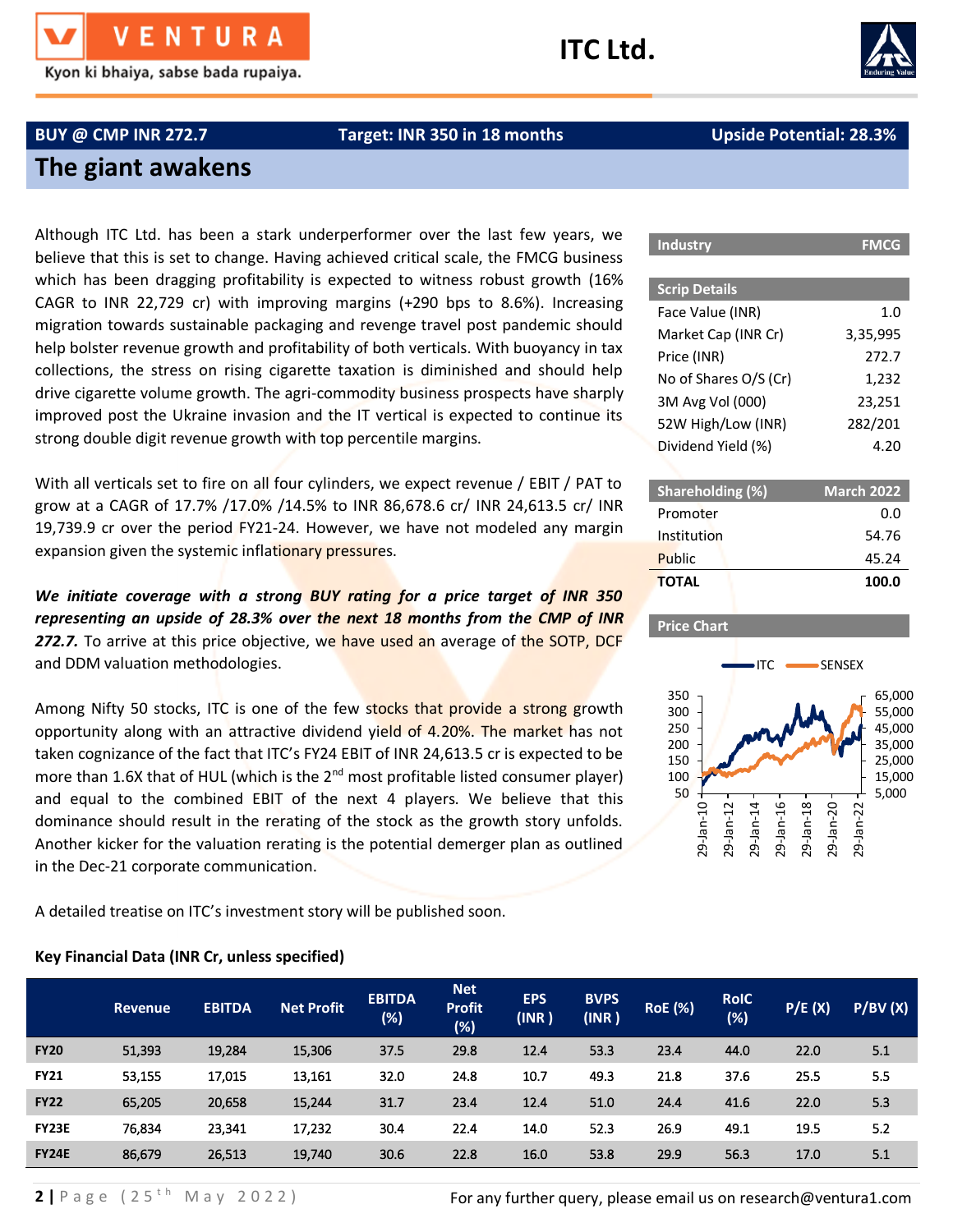

Kyon ki bhaiya, sabse bada rupaiya.



| <b>Financial Analysis &amp; Projections</b> |             |             |             |                   |              |          |                                               |             |             |                                                    |             |              |              |
|---------------------------------------------|-------------|-------------|-------------|-------------------|--------------|----------|-----------------------------------------------|-------------|-------------|----------------------------------------------------|-------------|--------------|--------------|
| Fig in INR Cr (unless specified)            | <b>FY19</b> | <b>FY20</b> | <b>FY21</b> | <b>FY22</b>       | <b>FY23E</b> |          | <b>FY24E</b> Fig in INR Cr (unless specified) | <b>FY19</b> | <b>FY20</b> | <b>FY21</b>                                        | <b>FY22</b> | <b>FY23E</b> | <b>FY24E</b> |
| <b>Income Statement</b>                     |             |             |             |                   |              |          | Per share data & Yields                       |             |             |                                                    |             |              |              |
| <b>Revenue</b>                              | 49,862.1    | 51,393.5    | 53,155.1    | 65,205.0          | 76,833.8     | 86,678.6 | <b>Adjusted EPS (INR)</b>                     | 10.2        | 12.4        | 10.7                                               | 12.4        | 14.0         | 16.0         |
| YoY Growth (%)                              |             | 3.1         | 3.4         | 22.7              | 17.8         | 12.8     | Adjusted Cash EPS (INR)                       | 11.4        | 13.8        | 12.0                                               | 13.8        | 15.5         | 17.6         |
| <b>Raw Material Cost</b>                    | 17,420.3    | 17,345.5    | 20,131.4    | 26,385.1          | 34,037.4     | 38,181.9 | Adjusted BVPS (INR)                           | 48.3        | 53.3        | 49.3                                               | 51.0        | 52.3         | 53.8         |
| RM Cost to Sales (%)                        | 34.9        | 33.8        | 37.9        | 40.5              | 44.3         | 44.1     | Adjusted CFO per share (INR)                  | 10.2        | 11.9        | 10.2                                               | 12.7        | 15.7         | 19.1         |
| <b>Employee Cost</b>                        | 4,177.9     | 4,295.8     | 4,463.3     | 4,890.6           | 5,355.2      | 5,869.2  | CFO Yield (%)                                 | 3.7         | 4.4         | 3.7                                                | 4.7         | 5.7          | 7.0          |
| Employee Cost to Sales (%)                  | 8.4         | 8.4         | 8.4         | 7.5               | 7.0          | 6.8      | Adjusted FCF per share (INR)                  | 6.3         | 10.7        | 8.3                                                | 11.2        | 10.2         | 13.2         |
| <b>Other Expenses</b>                       | 9,838.5     | 10,468.0    | 11,545.4    | 13,270.9          | 14,099.9     | 16,114.0 | FCF Yield (%)                                 | 2.3         | 3.9         | 3.1                                                | 4.1         | 3.7          | 4.8          |
| Other Exp to Sales (%)                      | 19.7        | 20.4        | 21.7        | 20.4              | 18.4         | 18.6     |                                               |             |             |                                                    |             |              |              |
| <b>EBITDA</b>                               | 18,425.4    | 19,284.2    | 17,014.9    | 20,658.4          | 23,341.4     | 26,513.4 | <b>Solvency Ratio (X)</b>                     |             |             |                                                    |             |              |              |
| Margin (%)                                  | 37.0        | 37.5        | 32.0        | 31.7              | 30.4         | 30.6     | <b>Total Debt to Equity</b>                   | 0.0         | 0.0         | 0.0                                                | 0.0         | 0.0          | 0.0          |
| YoY Growth (%)                              |             | 4.7         | (11.8)      | 21.4              | 13.0         | 13.6     | Net Debt to Equity                            | (0.3)       | (0.4)       | (0.3)                                              | (0.3)       | (0.3)        | (0.3)        |
| Depreciation & Amortization                 | 1,396.6     | 1,644.9     | 1,645.6     | 1,732.4           | 1,816.7      | 1,899.8  | <b>Net Debt to EBITDA</b>                     | (0.9)       | (1.3)       | (1.1)                                              | (0.8)       | (0.9)        | (0.8)        |
| <b>EBIT</b>                                 | 17,028.8    | 17,639.3    | 15,369.3    | 18,926.0          | 21,524.7     | 24,613.5 |                                               |             |             |                                                    |             |              |              |
| Margin (%)                                  | 34.2        | 34.3        | 28.9        | 29.0              | 28.0         | 28.4     | <b>Return Ratios (%)</b>                      |             |             |                                                    |             |              |              |
| YoY Growth (%)                              |             | 3.6         | (12.9)      | 23.1              | 13.7         | 14.4     | <b>Return on Equity</b>                       | 21.3        | 23.4        | 21.8                                               | 24.4        | 26.9         | 29.9         |
| Other Income                                | 2,180.7     | 2,600.6     | 2,633.7     | 1,836.4           | 1,847.0      | 2,114.7  | <b>Return on Capital Employed</b>             | 19.3        | 21.0        | 19.0                                               | 22.6        | 25.1         | 27.9         |
| <b>Finance Cost</b>                         | 71.4        | 81.4        | 58.0        | 39.4              | 20.9         | 19.4     | Return on Invested Capital                    | 40.9        | 44.0        | 37.6                                               | 41.6        | 49.1         | 56.3         |
| Interest Coverage (X)                       | 238.5       | 216.8       | 265.1       | 480.8             | 1,030.9      | 1,268.7  |                                               |             |             |                                                    |             |              |              |
| <b>Exceptional Item</b>                     | 0.0         | (132.1)     | 0.0         | 0.0               | 0.0          | 0.0      | <b>Working Capital Ratios</b>                 |             |             |                                                    |             |              |              |
| PBT                                         | 19,138.1    | 20,026.4    | 17,945.1    | 20,723.0          | 23,350.8     | 26,708.8 | Payable Days (Nos)                            | 26          | 26          | 30                                                 | 25          | 25           | 25           |
| Margin (%)                                  | 38.4        | 39.0        | 33.8        | 31.8              | 30.4         | 30.8     | <b>Inventory Days (Nos)</b>                   | 58          | 63          | 71                                                 | 61          | 63           | 63           |
| YoY Growth (%)                              |             | 4.6         | (10.4)      | 15.5              | 12.7         | 14.4     | Receivable Days (Nos)                         | 30          | 18          | 17                                                 | 14          | 18           | 18           |
| <b>Tax Expense</b>                          | 6,313.9     | 4,441.8     | 4,555.3     | 5,237.3           | 5,877.4      | 6,722.6  | Net Working Capital Days (Nos)                | 61          | 55          | 59                                                 | 50          | 56           | 56           |
| Tax Rate (%)                                | 33.0        | 22.2        | 25.4        | 25.3              | 25.2         | 25.2     | Net Working Capital to Sales (%)              | 16.8        | 15.2        | 16.1                                               | 13.7        | 15.3         | 15.3         |
| <b>PAT</b>                                  | 12,824.2    | 15,584.6    | 13,389.8    | 15,485.7          | 17,473.4     | 19,986.2 |                                               |             |             |                                                    |             |              |              |
| Margin (%)                                  | 25.7        | 30.3        | 25.2        | 23.7              | 22.7         | 23.1     | <b>Valuation</b> (X)                          |             |             |                                                    |             |              |              |
| YoY Growth (%)                              |             | 21.5        | (14.1)      | 15.7              | 12.8         | 14.4     | P/E                                           | 26.7        | 22.0        | 25.5                                               | 22.0        | 19.5         | 17.0         |
| Min Int/Sh of Assoc                         | (231.9)     | (278.3)     | (228.6)     | (241.7)           | (241.7)      | (246.6)  | P/BV                                          | 5.6         | 5.1         | 5.5                                                | 5.3         | 5.2          | 5.1          |
| <b>Net Profit</b>                           | 12,592.3    | 15,306.2    | 13,161.2    | 15,243.9          | 17,231.7     | 19,739.7 | <b>EV/EBITDA</b>                              | 17.3        | 16.1        | 18.6                                               | 15.4        | 13.5         | 11.8         |
| Margin (%)                                  | 25.3        | 29.8        | 24.8        | 23.4              | 22.4         | 22.8     | <b>EV/Sales</b>                               | 6.4         | 6.0         | 6.0                                                | 4.9         | 4.1          | 3.6          |
| YoY Growth (%)                              |             | 21.6        | (14.0)      | 15.8              | 13.0         | 14.6     |                                               |             |             |                                                    |             |              |              |
|                                             |             |             |             |                   |              |          | <b>Cash Flow Statement</b>                    |             |             |                                                    |             |              |              |
| <b>Balance Sheet</b>                        |             |             |             |                   |              |          | PBT                                           | 19,138.1    | 20,026.4    | 17,945.1                                           | 20,723.0    | 23,350.8     | 26,708.8     |
| <b>Share Capital</b>                        | 1,225.9     | 1,229.2     | 1,230.9     | 1,232.3           | 1,232.3      | 1,232.3  | <b>Adjustments</b>                            | 1,463.3     | (1,468.2)   | (94.6)                                             | 109.0       | 4,680.8      | 5,112.7      |
| <b>Total Reserves</b>                       | 58,258.5    | 64,421.5    | 59,463.3    | 61,589.4          | 63,234.8     | 65,119.7 | Change in Working Capital                     | (1,704.1)   | 573.3       | (768.2)                                            | 116.5       | (2,851.8)    | (1,506.9)    |
| <b>Shareholders Fund</b>                    | 59,484.3    | 65,650.7    | 60,694.2    | 62,821.7          | 64,467.1     | 66,352.0 | Less: Tax Paid                                | (6,313.9)   | (4,441.8)   | (4, 555.3)                                         | (5,237.3)   | (5,877.4)    | (6, 722.6)   |
| <b>Long Term Borrowings</b>                 | 8.2         | 5.9         | 5.6         | 4.9               | 4.9          | 4.9      | <b>Cash Flow from Operations</b>              | 12,583.4    | 14,689.7    | 12,527.1                                           | 15,711.2    | 19,302.4     | 23,592.0     |
| Deferred Tax Assets / Liabilities           | 1,992.7     | 1,570.9     | 1,677.9     | 1,673.5           | 1,673.5      | 1,673.5  | <b>Net Capital Expenditure</b>                | (3, 141.3)  | (2,414.1)   | (1,834.1)                                          | (2,008.5)   | (2, 248.7)   | (2,316.2)    |
| Other Long Term Liabilities                 | 79.9        | 348.1       | 506.0       | 374.6             | 441.4        | 498.0    | Change in Investments                         | (2,404.4)   | (3,759.9)   | 7,517.0                                            | 124.8       | 472.0        | (211.6)      |
| Long Term Trade Payables                    | 0.0         | 0.0         | 0.0         | 0.0               | 0.0          | 0.0      | <b>Cash Flow from Investing</b>               | (5,545.7)   | (6, 174.0)  | 5,682.9                                            | (1,883.8)   | (1,776.7)    | (2,527.8)    |
| <b>Long Term Provisions</b>                 | 162.0       | 175.4       | 187.5       | 221.1             | 242.0        | 265.3    | <b>Change in Borrowings</b>                   | (1,247.1)   | (1, 423.8)  | 14.9                                               | 245.7       | (0.7)        | 0.0          |
| <b>Total Liabilities</b>                    |             | 67,751.0    | 63,071.1    | 65,095.7          | 66,828.9     | 68,793.6 | Less: Finance Cost                            | (71.4)      | (81.4)      | (58.0)                                             | (39.4)      | (20.9)       | (19.4)       |
| <b>Net Block</b>                            | 19,374.2    | 21,328.0    | 22,921.9    | 23,198.1 23,630.1 |              | 24,046.5 | <b>Proceeds from Equity</b>                   | 969.1       | 625.3       | 290.7                                              | 1.4         | 0.0          | 0.0          |
| <b>Capital Work in Progress</b>             | 4,126.2     | 3,251.6     | 4,004.5     | 3,198.5           | 0.0          | 0.0      | <b>Buyback of Shares</b>                      | 0.0         | 0.0         | 0.0                                                | 0.0         | 0.0          | 0.0          |
| Intangible assets under developme           | 10.2        | 4.9         | 6.8         | 27.1              | 0.0          | 0.0      | <b>Dividend Paid</b>                          | (6, 519.2)  |             | $(7,301.6)$ $(18,881.4)$ $(13,788.3)$ $(15,586.3)$ |             |              | (17, 854.8)  |
| <b>Non Current Investments</b>              | 11,696.0    | 11,100.4    | 10,401.1    | 13,609.9          | 14,698.7     | 15,874.6 | <b>Cash flow from Financing</b>               | (6,868.6)   | (8, 181.5)  | (18, 633.8)                                        | (13,580.5)  | (15,607.9)   | (17, 874.2)  |
| Long Term Loans & Advances                  | 3,260.3     | 2,109.8     | 1,401.3     | 2,887.4           | 2,887.4      | 3,464.9  | <b>Net Cash Flow</b>                          | 169.1       | 334.2       | (43.5)                                             | 246.9       | 1,917.8      | 3,190.0      |
| <b>Other Non Current Assets</b>             | 1,524.9     | 10.8        | 33.2        | 105.8             | 124.7        | 140.7    | <b>Forex Effect</b>                           | 0.0         | 0.0         | 0.0                                                | 0.0         | 0.0          | 0.0          |
| <b>Net Current Assets</b>                   | 21,735.3    | 29,945.6    |             | 24,302.3 22,068.9 | 25,487.9     | 25,266.9 | <b>Opening Balance of Cash</b>                | 173.8       | 342.9       | 677.0                                              | 633.6       | 880.5        | 2,798.2      |
| <b>Total Assets</b>                         | 61,727.1    | 67,751.0    | 63,071.1    | 65,095.7          | 66,828.9     | 68,793.6 | <b>Closing Balance of Cash</b>                | 342.9       | 677.0       | 633.6                                              | 880.5       | 2,798.2      | 5,988.3      |

*Source: Company Reports & Ventura Research*